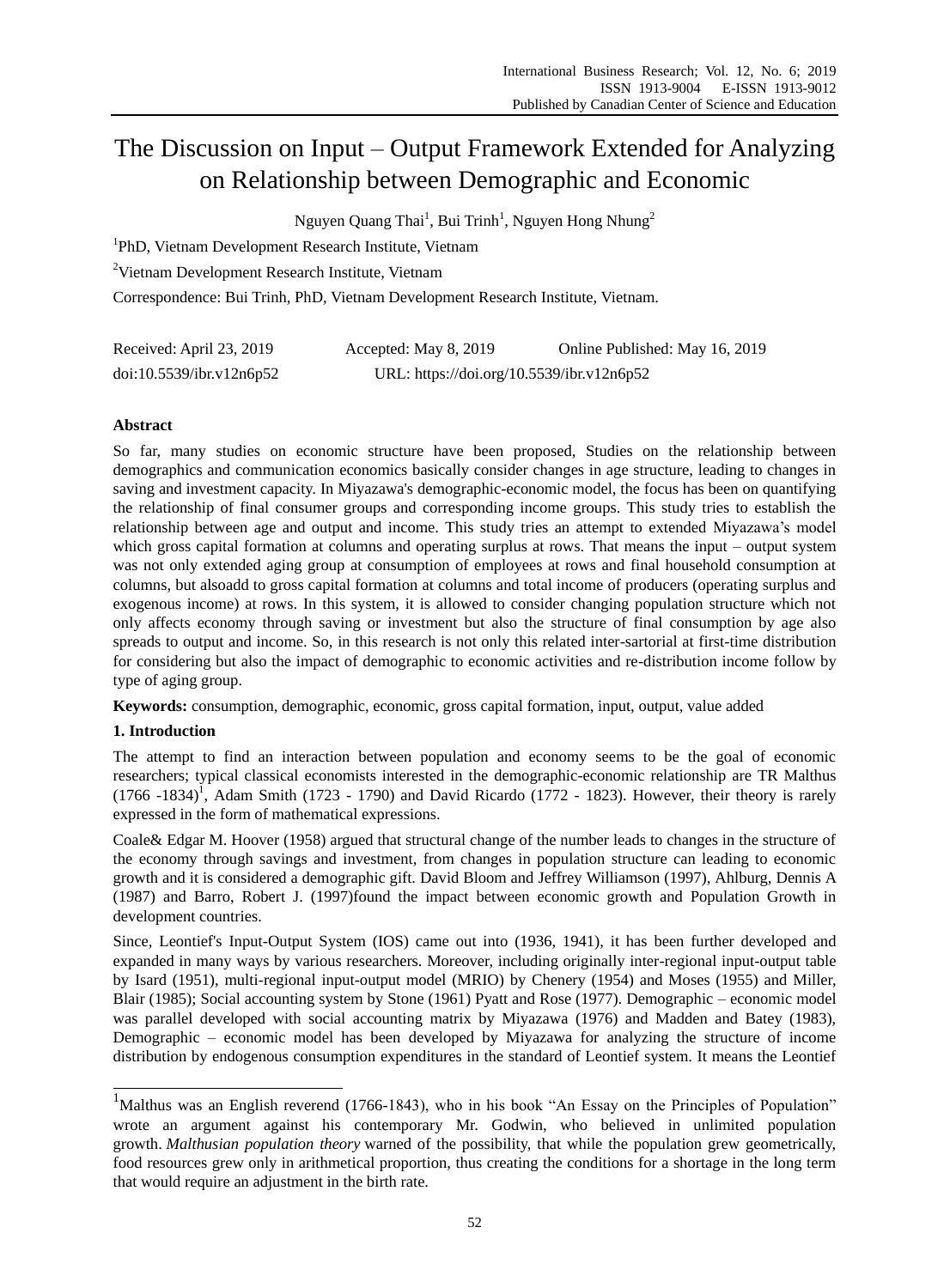system was extended by a group of consumption expenditures in column and corresponding group of row income. In 2019, Nhung N.H, Thai N.Q, Trinh. B, Phong N.V (2019) applied this model for analyzing on rural and urban in Vietnam economic structure.

There are some research on economic structure based on input – output analysis such as Hussain AliBekhet (2009) also used input – output approach in order to decompose of Malaysian production structure and calculating output, income, employment multipliers in Malaysian Economy, this author also used input – output system for ranking Sectors Changes of the Malaysian economy (2010), B.Trinh, B.Quoc (2017) applied input – output system in order to research on industrial Structure, GDP Growth and sustainability of Vietnam, Bui Trinh, Kiyoshi Kobayashi, T. D. Vu, P. L.Hoa & Nguyen Viet Phong (2012) also used input – output model for forecasting Economic Structure for Vietnam Toward Sustainable Economic Growth in 2020

This study tries an attempt to extended Miyazawa's model which investment at columns and operating surplus at rows. That means the input – output system was not only extended by type of aging groups at consumption of employees at rows and final household consumption at columns, but also gross capital formation at columns and total income of producers (operating surplus and exogenous income) at rows. In this system, it is allowed to consider changing population structure which not only affects economy through saving or investment but also the structure of final consumption by age also spreads to output and income. So, in this research is not only this related inter-sartorial at first-time distribution for considering but also the impact of demographic to economic activities and re-distribution income follow by type of age group.

Study was using input - output tables in 2012, 2016 and merging the data sources of input-output system, population census and household expenditure surveys for finding the change on impact of demographic to economy

#### **2. Methodology**

This research uses type I and type II of Leontief system.

**Type I** of input-output analysis is based on standard equation of Leontief system:

$$
X = (I - Ad)-1 \cdot Yd
$$
 (1)

In this type, We get power of dispersion and sensitivity of dispersion for output and income matrix that is included impacts by factors of final demand. In this case, X is matrix of output that induced by factors of final demand, I is unit matrix,  $A^d$  is domestic direct input coefficient,  $Y^d$  is matrix of domestic final demand that defined as:

$$
Yd = Yd(C1, C2, C3, I, G, E)
$$
 (2)

 $C_1$ ,  $C_2$ ,  $C_3$  are final consumption present before working ages, in the working ages, past the working ages corresponding, I is vector of gross capital formation, G is vector of Government consumption expenditure, E is vector of export. In order to estimate value added induced by a unit of final demand the equation (1) can rewritten as below:

In order to estimate value added induced by a unit of final demand the equation (1) can rewritten as below:

$$
V = v.X = v.(I - Ad)-1.Yd
$$
 (3)

Where: V is matrix of value added with rows presents type of income and columns are sectors; v is matrix value added coefficient, with:  $v_{ii} = V_{ii}/X_i$ 

And:

 $X \div Y^d$  present impacts of factors of final demand to output

 $V \div Y^d$  presents impacts of factors of final demand to value added

Here: ÷ shows scalar division

The equation (2) shows induced impacts of each factor of final demand to components of value added, for example, it can measure how much final consumption of type of ages induce to components of value added. This shows that the structure of age does not only affect the economy from changes in savings / investment but also depends on the final consumption factor of each type of age spreading to the production and income.

**Type II** is an expansion Leontief system and Miyazawa model. The study considers the following systems:

$$
A.X + c_1.T_1 + c_i.T_i + ... + c_n.C_n + k.Tc + E = X
$$
  
\n
$$
v_i. X + V_i + V_i'' + V_i'' + V_i''
$$
  
\n
$$
= T_i
$$
 (4)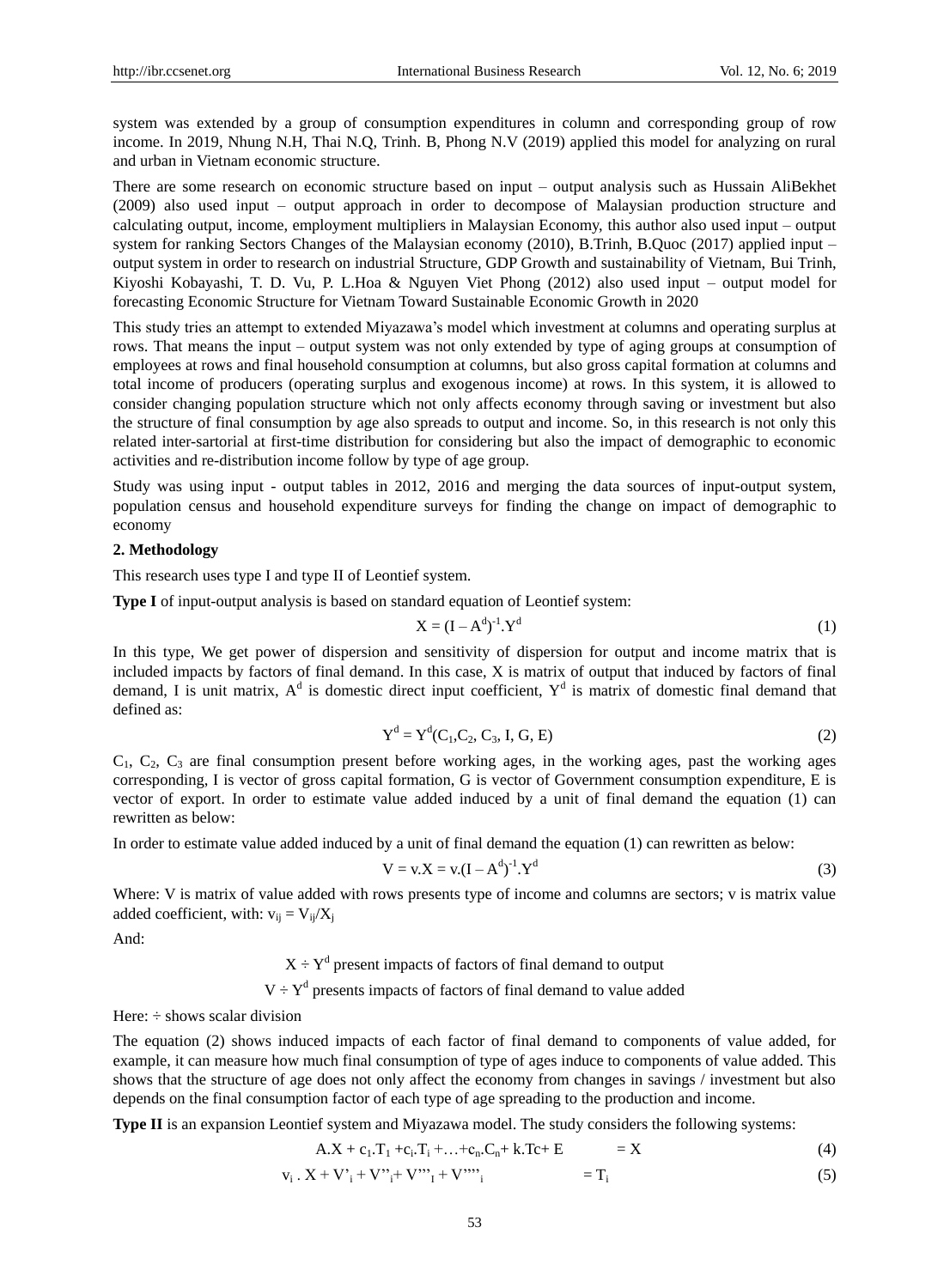$$
(6)
$$

$$
v_c \cdot X + V^c \qquad \qquad = Tc \tag{6}
$$

Where: $v_i$ : $X = V_i$ ; $v_c$ : $X = V_c$ ;  $i = (1, n)$  is number of type aging groups

V<sub>i</sub>and  $V_c$  are production income of labor and capital corresponding, X is an vector of output; *And:*

A is matrix of direct input coefficients;

 $V_i$  (i = 1,n) is exogenous income of aging group i that receipted by other aging groups

 $V''_i$  (i = 1,n) is exogenous income of aging group i that receipted by transferring of Government institutional

 $V'''$ i (i = 1,n) is exogenous income of aging group i that receipted by production sector

 $V'''$ i (i = 1,n) is exogenous income of aging group i that receipted by transferring from abroad.

 $T_i$  is total income of aging group i, Tc is total income on capital, it includes share of capital ( $v_c$ .X) and capital transfer (V'c),

 $c_1$ ,  $c_n$  are coefficients vectors of final household consumption of household by aging group i<sup>th</sup>, household consumption of product i  $(C_i(i))$  defined as below:

$$
c_i(i) = C_i(i) / T_i(i)
$$
 (7)

k is a vector coefficient of gross capital formation  $(K)$ , that element  $k_i$  was defined:

$$
k_i(i) = K_i / Tc(i)
$$
 (8)

Tc is total income on capital (including operating surplus and capital transfer income), Put:

$$
\mathbf{B} = \begin{pmatrix} A & c_i & k \\ v_i & & \\ v_c & & \end{pmatrix} \tag{9}
$$

The equation system  $(1)$ ,  $(2)$ ,  $(3)$ ,  $(4)$ ,  $(5)$  and  $(6)$  can be rewritten in a matrix form like standard Leontief equation with endogenous and exogenous variables of incomes and expenditures and we have:

$$
\begin{pmatrix} X \\ T_i \\ T_c \end{pmatrix} = (I - B)^{-1} \begin{pmatrix} E \\ \theta \\ V_c \end{pmatrix}
$$
 (10)

Where I is an unit matrix,  $\theta = V_i + V_i'' + V_i'' + V_i''''$ And Put:  $L = (I - B)^{-1}$ 

$$
L=(I-B)^{-1}=\begin{pmatrix}L^{A} & L^{Ci} & L^{k} \\ L^{V_{i}} & H & \\ L^{V_{c}} & & \end{pmatrix}
$$
 (11)

L is computed based on Sonis and Hewings work (1993) where: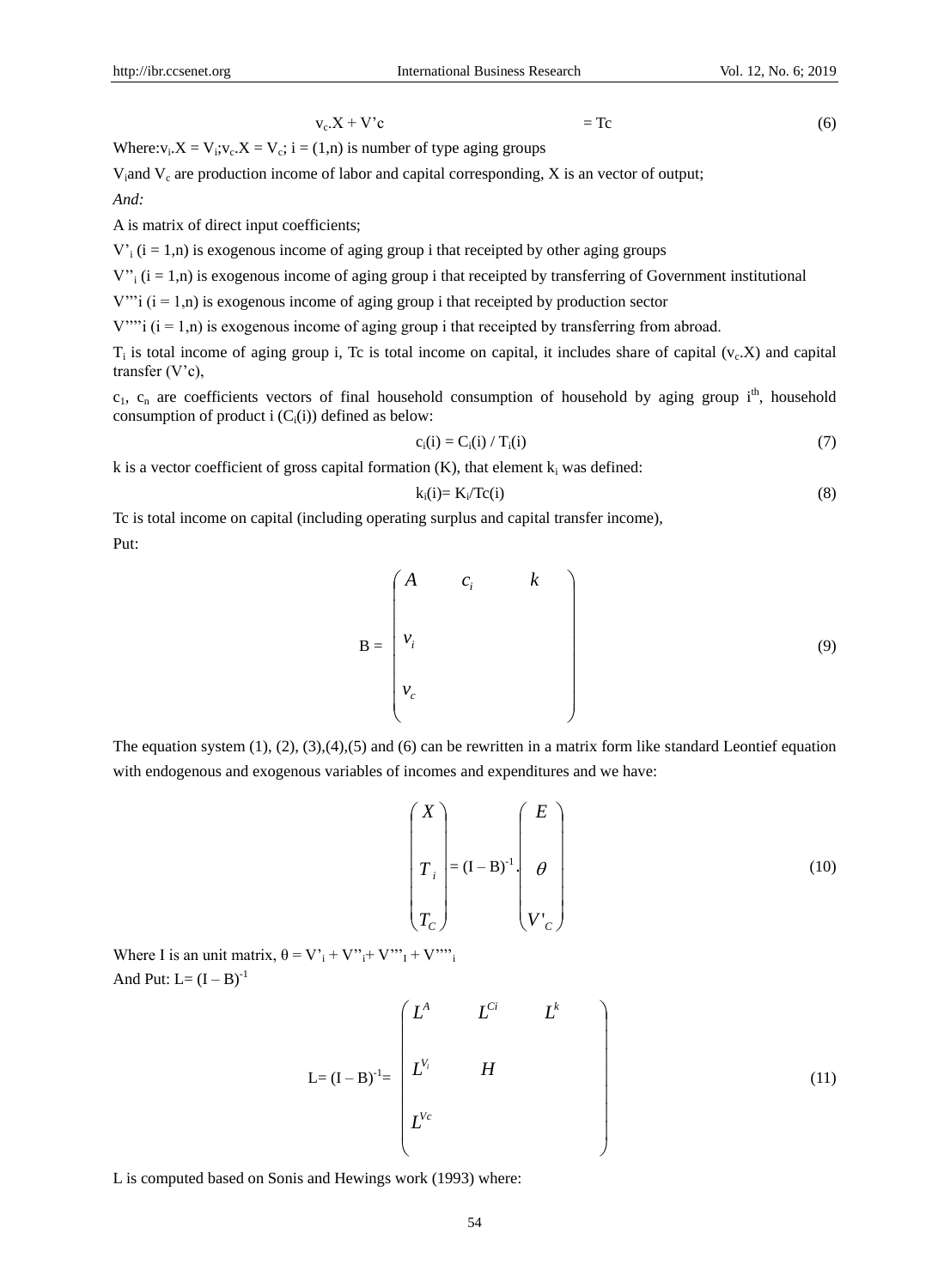$L^A$  is called enlarged Leontief inverse matrix. It includes multiplier effects  $(I - A)^{-1}$  and induced feedback effects by  $L^{C_i}$ , and  $L^k$ . To be explicit, we have:

$$
L^{A} = (I - A - c_{i}.T_{i} - k.T_{c})
$$
\n(12)

 $L^{VI}$ , and  $L^{k}$  are income multipliers that spillover effects caused by final consumption and gross capital formation, we have:

$$
M(L^{V_i}, L^k) = M(V_i, V_c)L^A
$$
 (13)

Applying Miyazawa explained matrix, we have:

$$
M(L^{ci}, L^k) = (I - A)^{-1}.M(c_i, k).H = L^A. M(c_i, k)
$$
\n(14)

With: M (c<sub>i</sub>,k) is sub-matrix of extended matrix B and M( $L^{c1}, L^{c2}, L^{c3}, L^k$ ) is sub- matrix of matrix L. The number of row of this matrix is equal to the number of sectoral of the input-output table, and its number of column is the additional numbers of row as of Leontief extended matrix.

H is an enlarged matrix of Miyazawa interrelation income multipliers. This means exogenous income induced impact on redistribution of income. It causes spillover effects to production through household consumption by age, since we have:

$$
H = I + M(V_{1i}, V_C). L^A.M(c_i, k). \tag{15}
$$

It implies that final expenditure stimulates income outside of production So, Formula (10) can be rewritten:

$$
L = \begin{bmatrix} L^A & L^A.M(c_i, k) \\ M(V_i, Vc).L^A & I + M(V_i, Vc).L^A.M(c_i, k) \end{bmatrix}
$$
 (16)

### **3. Conclusion**

With the above arguments, it is hoped to find new conclusions: With the same input conditions, it is hoped that the output of this extension model can obtain "non-linear" results, depending on belonging to "integrated"relations. This research question is being applied to Vietnam's economy data and new search results will be presented in a subsequent article.

We hope that in the future, it will present some findings based on the proposed model with data based on the use of input tables - outputs for 2012, 2016 and consolidation of system data sources. input, census and household expenditure survey in Vietnam. Hopefully there will be "non-linear" results, which are not linear and relations have been "integrated".

## **References**

- Ahlburg, D. A. (1987a). "The Impact of Population Growth on Economic Growth in Developing Nations: The Evidence from Macroeconomic-Demographic Models." In *Population Growth and Economic Development: Issues and Evidence,* ed. D. Gale Johnson and Ronald D. Lee. Madison: [University of Wisconsin](https://www.encyclopedia.com/social-sciences-and-law/education/colleges-us/university-wisconsin) Press.
- Barro, R. J. (1997). "Determinants of Economic Growth*".* Cambridge, MA: MIT Press.
- Batey, P. W. J., & Madden, M. (1983). "The modeling of demographic-economic change within the context of regional decline: analytical procedures and empirical results". *Socio-Economic Planning Sciences, 17*(5–6), 315-328.
- Bloom, D., & Jeffrey, G. W. (1998). "Demographic Transitions and Economic Miracles in Emerging Asia." *[World Bank](https://www.encyclopedia.com/social-sciences-and-law/political-science-and-government/united-nations/world-bank) Economic Review, 12,* 419-455.
- Bui, T., & Bui, Q. (2017). "Some Problems on the Sectoral Structure, GDP Growth and Sustainability of Vietnam". *Journal of Reviews on Global Economics,* pp. 143 – 153.
- Bui, T., Kiyoshi, K., Trung-Dien, V., Pham, L. H., & Nguyen, V. P. (2012). "New Economic Structure for Vietnam Toward Sustainable Economic Growth in 2020". *Global Journal of HUMAN SOCIAL SCIENCE Sociology Economics & Political Science, 12*(10).
- Chenery H. B. (1954). "Interregional and international input output analysis, the structure interdependence of economy", in T. Barna (ed), proceeding of an international on input output analysis conference, New York, Milano, Gruffer.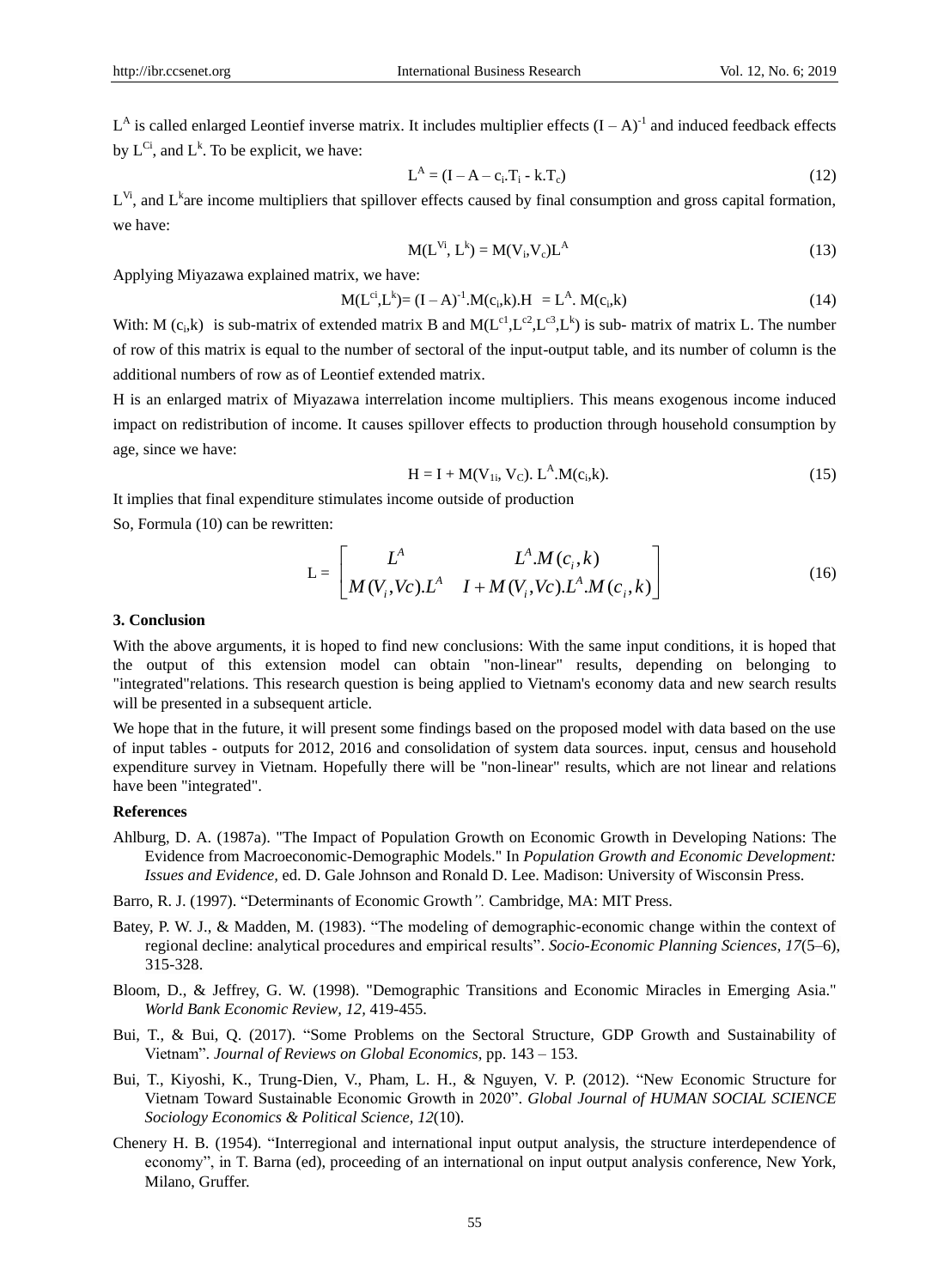- Coale, E. J., & Edgar, M. H. (1958). *Population Growth and Economic Development in Low-Income Countries.* Princeton, NJ: [Princeton University](https://www.encyclopedia.com/social-sciences-and-law/education/colleges-us/princeton-university) Press.
- [David,](https://www.nber.org/people/david_bloom) E. B., & [Jeffrey,](https://www.nber.org/people/jeffrey_williamson) G. W. (1997) Demographic Transitions and Economic Miracles in Emerging Asia, NBER Working Paper No. 6268.
- Hussain, A. B. (2009) Decomposition of Malaysian Production Structure Input-Output Approach. *International Business Research, 2*(4).
- Kelley, A. C., & Robert, M. S. (2001). "Economic and Demographic Change: A Synthesis of Models, Findings, and Perspectives." In *Population Matters: Demographic Change, Economic Growth, and Poverty in the Developing World,* ed. Nancy Birdsall, Allen C. Kelley, and Steven W. Sinding. Oxford: [Oxford University](https://www.encyclopedia.com/social-sciences-and-law/education/colleges-international/oxford-university) Press.
- Lee, R. D., Andrew, M., & Tim, M. (2001). "Saving, Wealth and Population." In *Population Matters: Demographic Change, Economic Growth, and Poverty in the Developing World,* ed. Nancy Birdsall, Allen C. Kelley, and Steven W. Sinding. Oxford: [Oxford University](https://www.encyclopedia.com/social-sciences-and-law/education/colleges-international/oxford-university) Press.
- Leontief, W. W. (1936). "Quantitative Input and Output Relations in the Economic Systems of the United States". *The Review of Economics and Statistics, 18*, 105-125.
- Lutz, W. ed. (1994). *Population-Development-Environment: Understanding Their Interactions in Mauritius.* Berlin: Springer-Verlag.
- Lutz, W., Alexia, P., & Warren, C. S. eds. (2002). *Population and Environment: Methods of Analysis.* Supplement to *Population and Development Review, 28.*
- Malthus, T. R. (1798). *An Essay on the Principle of Population*. J. Johnson, in St. Paulís Church-Yard, London, UK.
- Miller, R., & P. Blair. (1985). *Input-Output Analysis: Foundations and Extensions*, Chapter 7 (pp. 236-260), Environmental Input-Output Analysis, Prentice-Hall.
- Miyazawa, K. (1976). *Input-Output Analysis and the Structure of Income Distribution*. Lecture Notes in Economics and Mathematical Systems, Berlin: Spinger-Verlag.
- Moses, L. M. (1955). *The stability of interregional trading patterns and input-output analysis. American Economic Review, 45*(5), 803-832.
- Nguyen, H. N., Nguyen, Q. T., Bui, T., & Nguyen, V. P. (2019) "Rural and Urban in Vietnam Economic Structure". *International Business Research; 12*(3), 31-39.
- Pyatt, G., & Roe, A. N. (1977). Social Accounting for Development Planning with Special Reference to Sri-Lanka, Cambridge: Cambridge University Press.
- Ricardo, D. (1919). *Principles of Political Economy and Taxation*. G. Bell, p. lix: "by reason of a religious difference with his father, to adopt a position of independence at a time when he should have
- [San Diego](https://www.encyclopedia.com/places/united-states-and-canada/us-political-geography/san-diego) Association of Governments. (1993). *DEFM Forecast 1993 to 2015.* Volume 1: *Model Overview.* San Diego, CA: San Diego Association of Governments.
- Sanderson, W. C. (1980). *Economic-Demographic Simulation Models: A Review of the Usefulness for Policy Analysis.* Ladenburg, Austria: International Institute for Applied Systems Analysis.
- Simon, J. L. (1977). *The Economics of Population Growth.* Princeton, NJ: [Princeton University](https://www.encyclopedia.com/social-sciences-and-law/education/colleges-us/princeton-university) Press.
- [Smith, A.](https://en.wikipedia.org/wiki/Adam_Smith) (1776). [An Inquiry into the Nature and Causes of the Wealth of Nations.](https://books.google.com/books?id=C5dNAAAAcAAJ&pg=PP7#v=onepage&q&f=true) 1 (1 ed.). London: W. Strahan. Retrieved 7 December 2012., [volume 2.](https://books.google.com/books?id=mt1SAAAAcAAJ&pg=PP4#v=twopage&q&f=true)
- Sonis, M. G., & Hewings, J. D. (1993). Hierarchies of regional sub-structure and their multipliers within input output systems: Miyazawa revisited Hitotsubashi. *Journal of Economics, 34,* 33-44.
- Stone, R. (1961). Social accounts at the regional level: a survey. In Regional Economic Planning, Techniques of Analysis (W, Isard and J. H. Cumberland, eds), pp. 263-296. Paris: O.E.E.C.
- Trinh, B., & Phong, N. V. (2013). "A Short Note on RAS Method". *Advances in Manage Report of ment and Applied Economics, 3*(4), 133-137.
- Trinh, B., Phong, N. V., & Quoc, B. (2018). "The RAS Method with Random Fixed Points" The Asian Institute of Research. *Journal of Economics and Business, 1*(4), 640-646.
- Walter, I. (1951). *"*Interregional and Regional Input-Output Analysis: A Model of a Space-Economy",